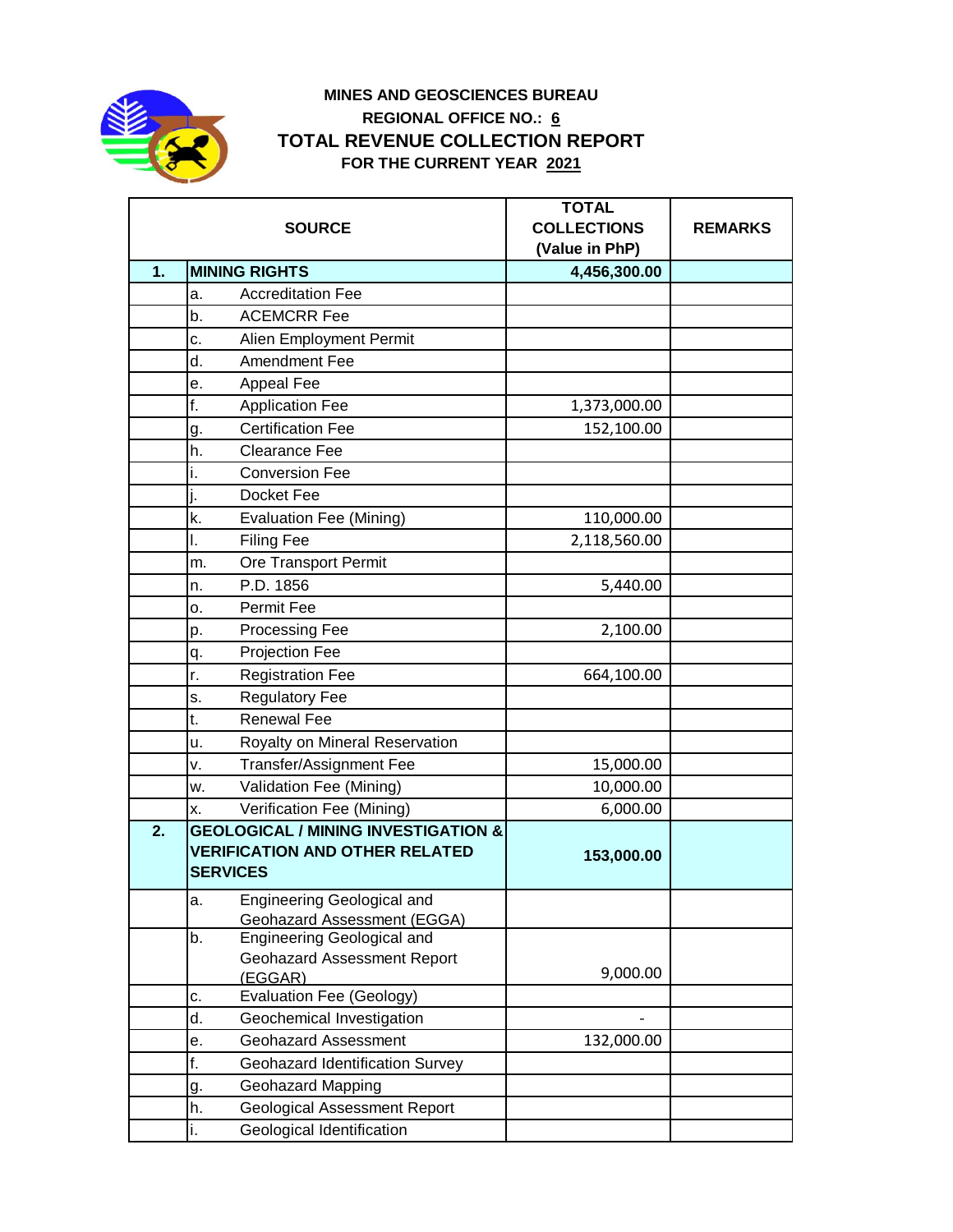|                                                                      |                                                                               | Geological Investigation                                                              |                                         |                |
|----------------------------------------------------------------------|-------------------------------------------------------------------------------|---------------------------------------------------------------------------------------|-----------------------------------------|----------------|
|                                                                      | k.                                                                            | Geological Review of EGGAR                                                            |                                         |                |
|                                                                      | ı.                                                                            | <b>Geological Site Scoping Report</b>                                                 |                                         |                |
|                                                                      | m.                                                                            | <b>Geological Site Scoping Survey</b>                                                 |                                         |                |
|                                                                      | n.                                                                            | <b>Geological Site Verification</b>                                                   |                                         |                |
|                                                                      | ο.                                                                            | <b>Geological Site Verification Report</b>                                            |                                         |                |
|                                                                      | р.                                                                            | Geophysical Investigation                                                             |                                         |                |
|                                                                      | q.                                                                            | <b>Inclusion Fee</b>                                                                  |                                         |                |
|                                                                      | r.                                                                            | <b>Inspection Fee</b>                                                                 | 12,000.00                               |                |
|                                                                      | s.                                                                            | Laboratory Analysis Fee                                                               |                                         |                |
|                                                                      | t.                                                                            | Rock Mechanics Lab. Services                                                          |                                         |                |
|                                                                      | u.                                                                            | <b>Umpiring Fee</b>                                                                   |                                         |                |
|                                                                      | v.                                                                            | Validation Fee (Geology)                                                              |                                         |                |
|                                                                      | w.                                                                            | Verification Fee (Geology)                                                            |                                         |                |
| 3.                                                                   | <b>OTHERS</b>                                                                 |                                                                                       | 1,091,884.00                            |                |
|                                                                      | a.                                                                            | <b>Certified Xerox Copy Fee</b>                                                       | 178.00                                  |                |
|                                                                      | b.                                                                            | <b>Delivery Receipt</b>                                                               |                                         |                |
|                                                                      | c.                                                                            | <b>Fines/Penalties</b>                                                                | 1,086,065.00                            |                |
|                                                                      | d.                                                                            | Fire Assays, Metallurgical Test and                                                   |                                         |                |
|                                                                      |                                                                               | <b>Chemical Analysis</b>                                                              |                                         |                |
|                                                                      | e.                                                                            | <b>Gold and Silver Assay</b>                                                          |                                         |                |
|                                                                      | f.                                                                            | Marine Geophysical and Geological<br>Investigation and Verification                   |                                         |                |
|                                                                      | g.                                                                            | Petrological, Mineralogical,<br>Geochronological and other Related<br><b>Services</b> |                                         |                |
|                                                                      | h.                                                                            | Rental of Drilling Equipment and<br>Accessories                                       |                                         |                |
|                                                                      | i.                                                                            | Sales of Forms/Maps/Publications                                                      | 2,500.00                                |                |
|                                                                      |                                                                               | Xerox Copy Fee                                                                        | 511.00                                  |                |
|                                                                      | k.                                                                            | Miscellaneous Income (Pls. Specify)                                                   | 2,630.00                                |                |
| SUB-TOTAL (ADMINISTRATIVE FEES &<br><b>CHARGES COLLECTED BY MGB)</b> |                                                                               |                                                                                       | 5,701,184.00                            |                |
| <b>PAYMENT TO LGUS</b>                                               |                                                                               |                                                                                       | <b>TOTAL PAYMENTS</b><br>(Value in PhP) | <b>REMARKS</b> |
| 1.                                                                   | <b>TAX REVENUE</b>                                                            |                                                                                       |                                         |                |
|                                                                      | a.                                                                            | <b>Business Tax</b>                                                                   |                                         |                |
|                                                                      | b.                                                                            | <b>Community Tax</b>                                                                  |                                         |                |
|                                                                      | c.                                                                            | Real Property Tax                                                                     |                                         |                |
|                                                                      | d.                                                                            | Quarry/Resource Tax                                                                   |                                         |                |
|                                                                      | е.                                                                            | Others (Pls. Specify)                                                                 |                                         |                |
| 2.                                                                   | <b>NON-TAX REVENUE (Other Fees &amp;</b><br><b>Charges Collected by LGUs)</b> |                                                                                       | 440,755.75                              |                |
|                                                                      | а.                                                                            | <b>Application Fee</b>                                                                |                                         |                |
|                                                                      | b.                                                                            | <b>Certification Fee</b>                                                              |                                         |                |
|                                                                      | c.                                                                            | <b>Contractor's Clearance</b>                                                         |                                         |                |
|                                                                      | d.                                                                            | Delivery Receipt                                                                      |                                         |                |
|                                                                      |                                                                               |                                                                                       |                                         |                |